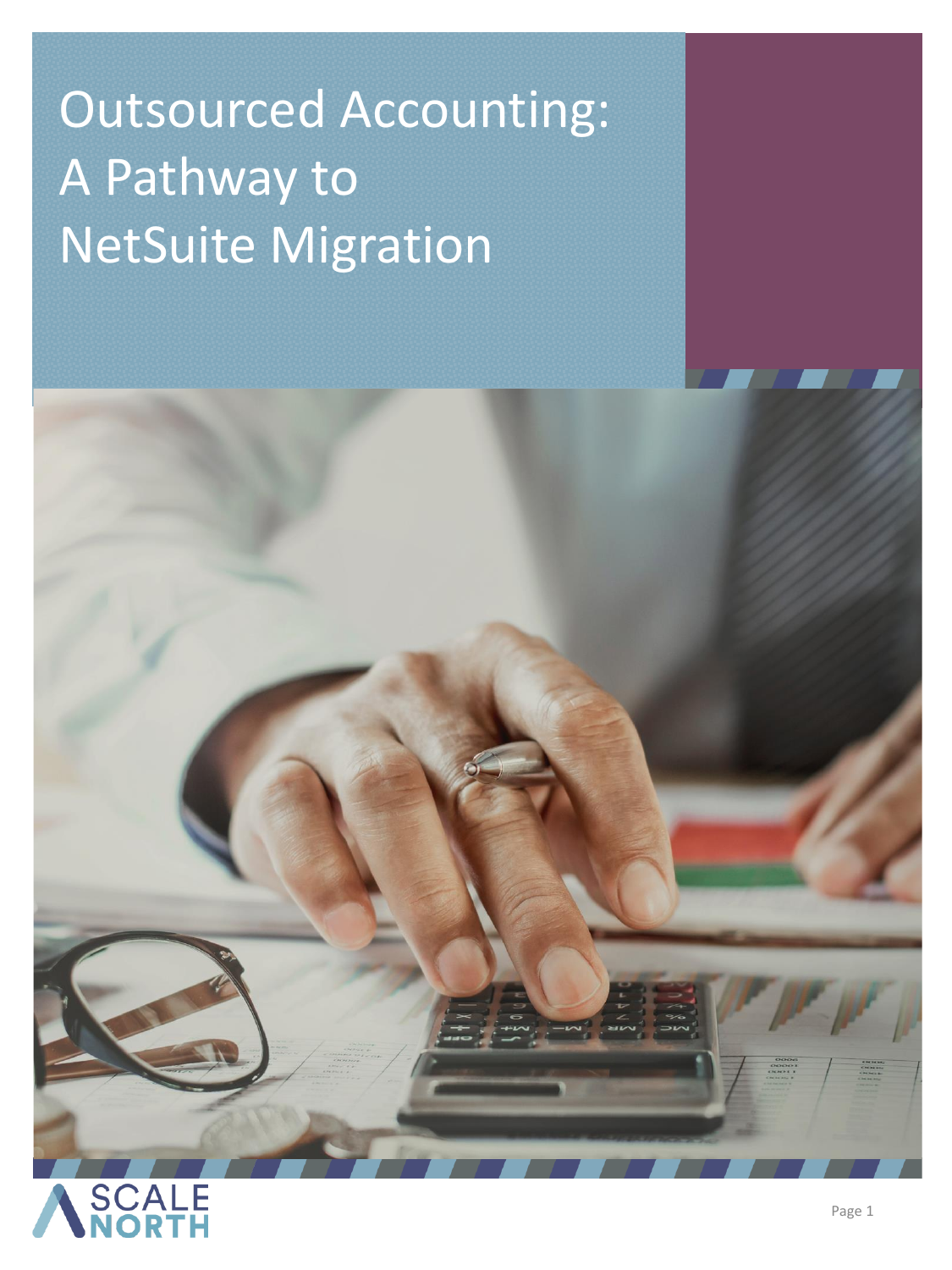

*ERPs are incredibly powerful tools that impact nearly every aspect of your organization. When migrating to an ERP like NetSuite, whether that's from a lesser ERP system or from a collection of point systems like QuickBooks and Salesforce, there are going to be many back-office operations that need to change or adapt to the new system.*

Some of the most mission-critical operations are your accounting and finance functions. It's essential to ensure that these areas not only operate smoothly during the transition, but post go-live as well. If your accounting team (or third-party bookkeepers) have been operating on QuickBooks or a similar platform, they'll likely have a knowledge gap

while adapting to a new, more powerful system like NetSuite. It's one of the many barriers that financial leaders cite when hesitating to make a much-needed ERP transition. How do I get the expert resources on the migration team to make the project a success?



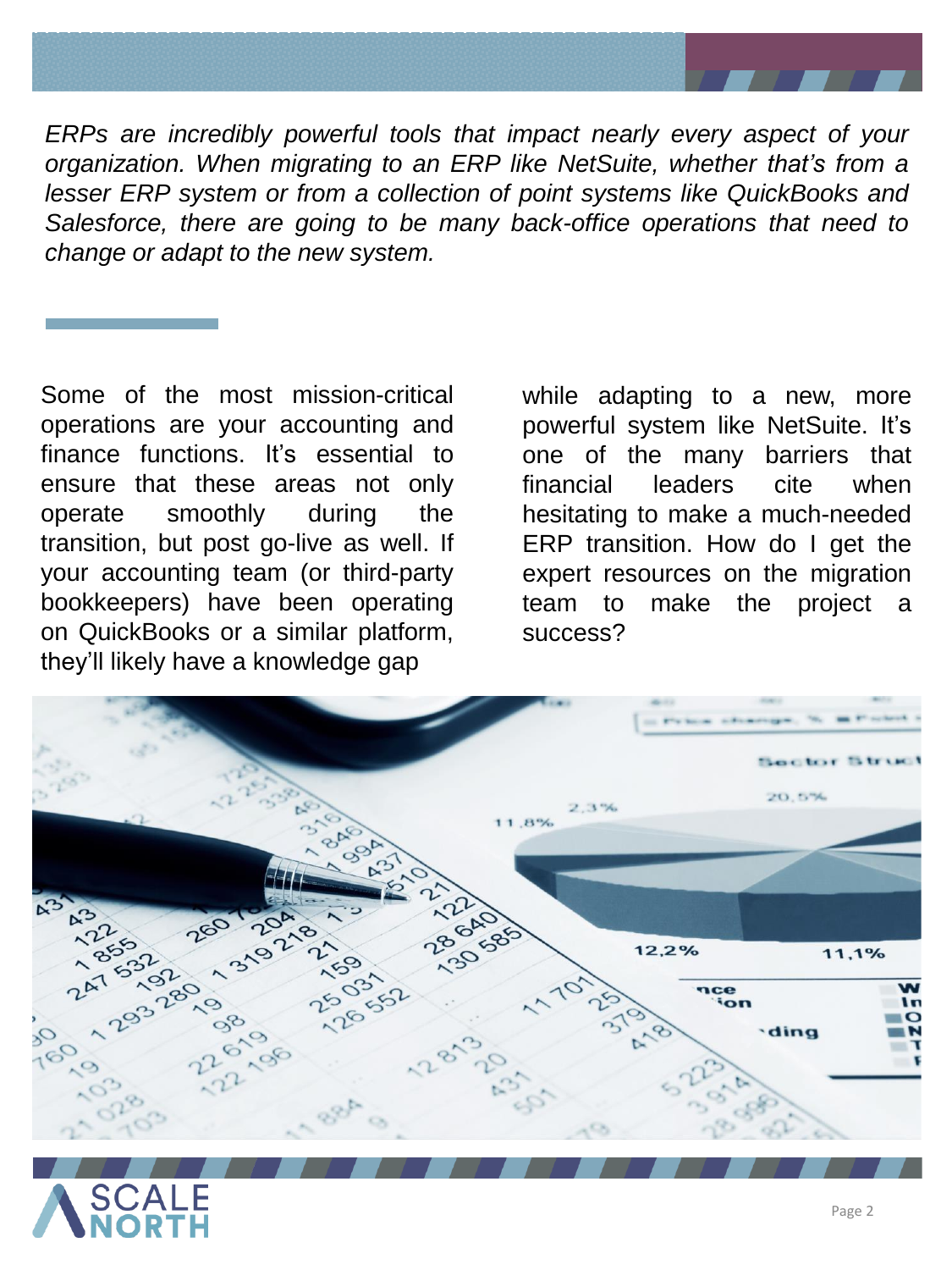

Fortunately, there's a simple solution to remove this barrier to technological transformation. Through a BPO (Business Process Outsourcing) arrangement, not only can you make an ERP transition feasible, but you can simplify operations, decrease overhead, and scale more easily postlaunch.

High-growth, early-stage companies that have yet to build out their internal resources and expanding mid-market companies are particularly good candidates for the BPO-enabled route to a full NetSuite implementation. For example, the high-growth software company that hits a growth curve, but that's stuck on QuickBooks, can readily sub-license NetSuite through ScaleNorth's BPO offering for a quick and effective transformation.

#### **First, What is BPO?**

BPO, or **Business Process Outsourcing**, is the act of utilizing a third-party for one or more core business functions. ScaleNorth Advisors provides BPO services through outsourced NetSuite [accounting](https://scalenorth.com/netsuite-accounting/).

ScaleNorth's team of CPAs work with businesses ranging from a few million in revenue to \$500+ million, to offer everything from basic bookkeeping to Controller on a fractional basis. Being solely focused on NetSuite, our CPA heavy accounting staff is wellversed in the platform, and many are multi-certified NetSuite users as well.

# **Removing Barriers: Utilizing BPO as a Migration Strategy**

By forging a partnership with ScaleNorth, you can remove the barriers to entry that come with an ERP migration. Any company that's still using basic systems like QuickBooks, manual processes, or spreadsheets to run its operations can benefit from a BPO-enabled migration strategy. Because it also provides outsourced accounting services, ScaleNorth is well positioned to help companies reap the rewards of outsourcing while also shaping their future financial platform strategy.

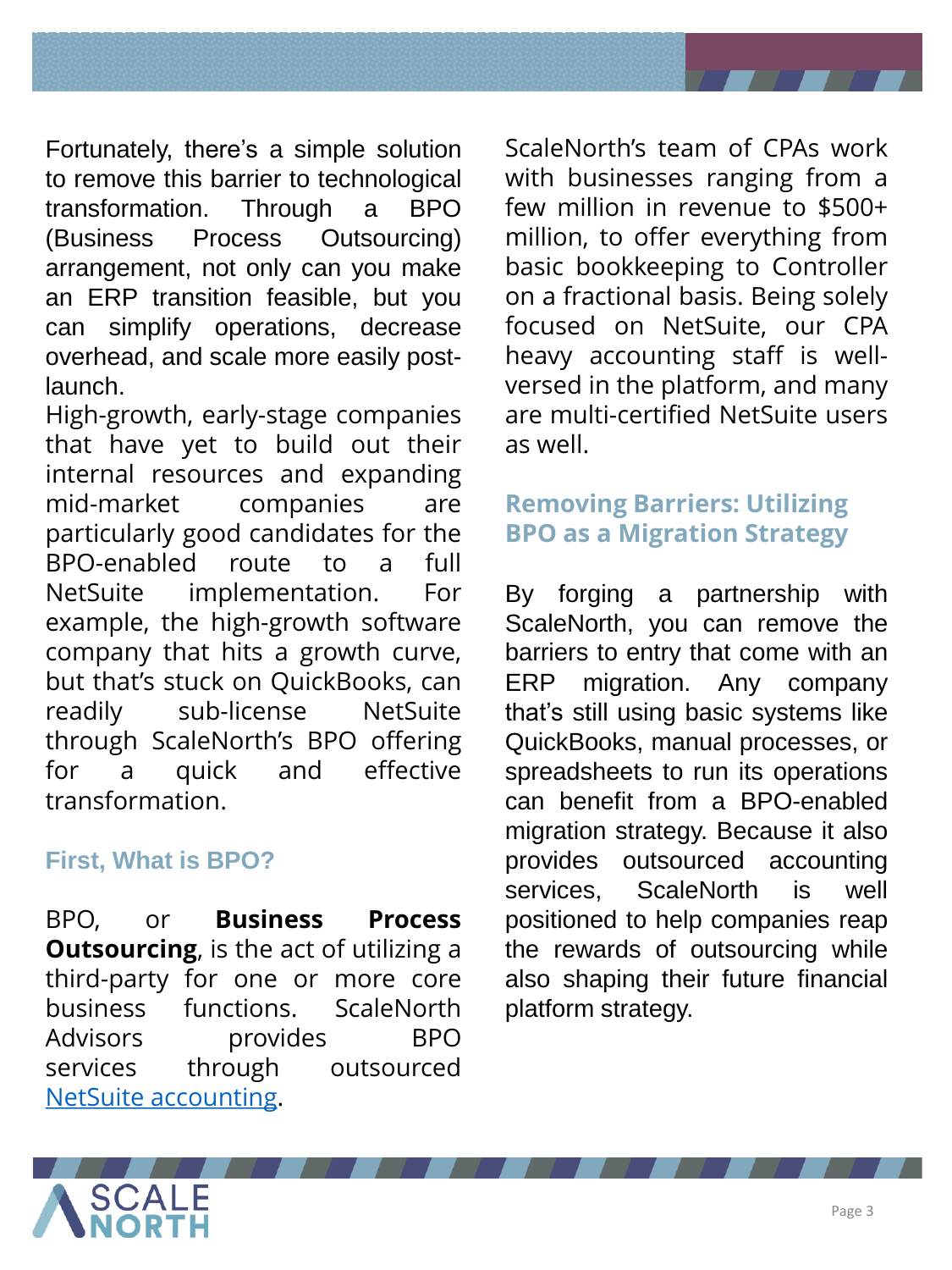

"*Having a partner that can stand you up on NetSuite while also keeping your operations running and the machine going at full speed while you make that switch is extremely important*" said Joe [Rovirosa,](https://www.linkedin.com/in/joe-rovirosa-cpa-50a2965a/) Managing Director at ScaleNorth, which has worked with numerous companies in this capacity over the last few months.

There are a few strategies businesses you can choose from in their transition. They can:

**1.** Partner with a BPO & Solution Provider firm to manage the accounting on your legacy system

**2.** Utilize a cost-effective sublicensing structure along with BPO.

**3.** Undergo a traditional NetSuite implementation led by ScaleNorth, then embrace a BPO relationship post go-live to outsource their accounting functions.

#### **Pre & Post Migration BPO**

With this strategy, ScaleNorth's team of accounting professionals start work in your existing accounting platform, such as QuickBooks, before the migration to NetSuite even begins.



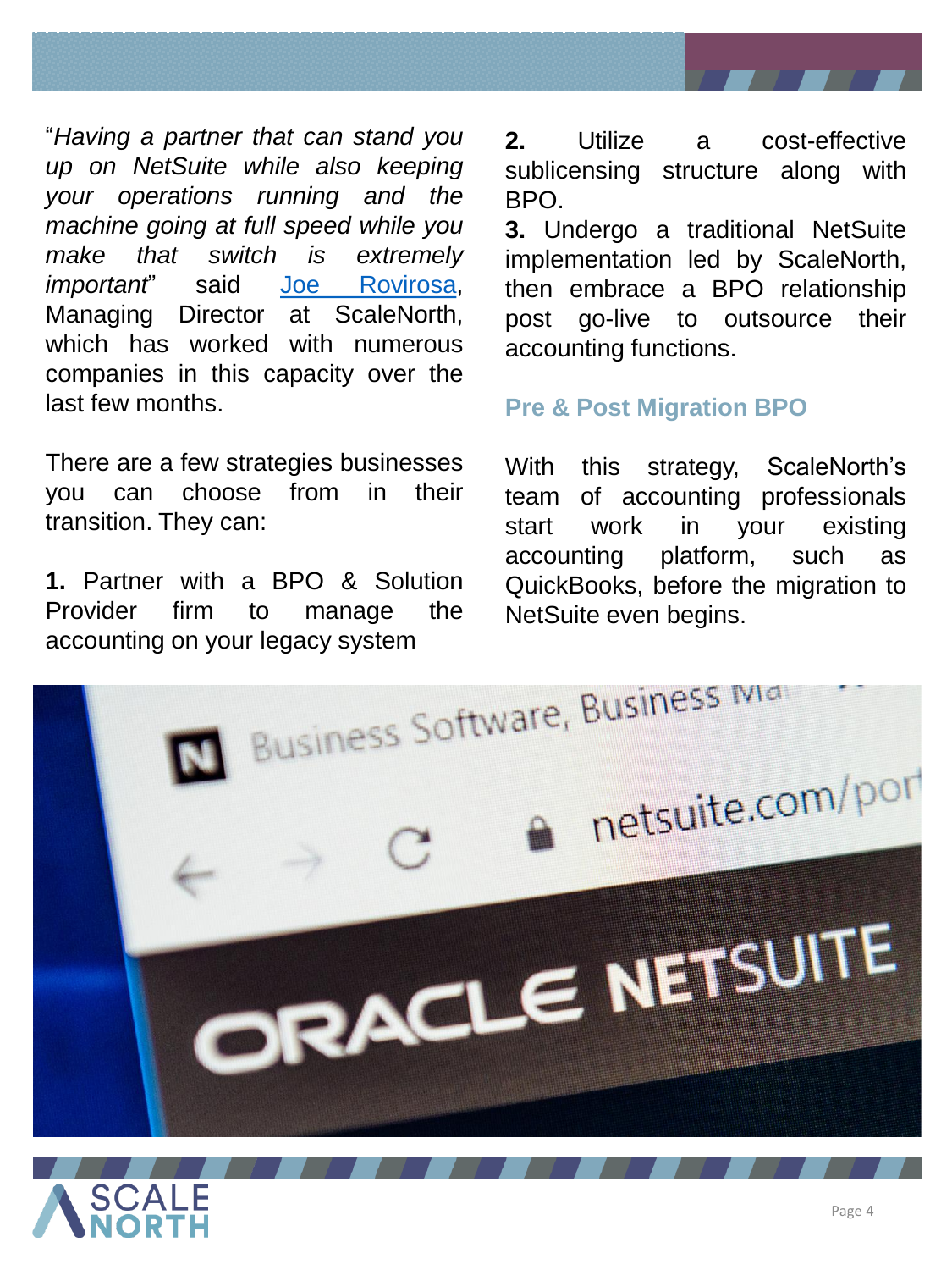

ScaleNorth's team of professionals can handle anything from monthly close and reconciliations all the way up to fractional Controller services during this period.

Equally important, they will analyze your existing business workflows and finance/accounting practices to gain a deep understanding of how your business operates. This will not only assist with tailoring NetSuite to your business when the time comes, but they'll be able to provide consultative advice on how to improve on or optimize your existing financial strategy.

When the implementation requirements gathering process begins, the BPO staff will serve on your team to assist with the process. Having a deep understanding of your business strategy, model, and finance practices, they'll be able to help point the implementation team in the right direction on key initiatives and requirements.

"*This strategy allows your business to 'get ahead' of a NetSuite implementation by utilizing a phased approach that results in seamless transition between the two platforms"*

said Dani [Sandler](https://www.linkedin.com/in/danisandler/) CPA, Head of BPO Accounting.

#### **Traditional NetSuite Implementations**

As a NetSuite [Solutions](https://scalenorth.com/) Provider, ScaleNorth is equipped to handle the sale of NetSuite, then implement and optimize it for your business. When your organization is ready to utilize NetSuite for all its finance and accounting functions, ScaleNorth's team of CPAs can take over any or all needed tasks.

There's several reasons this approach would make sense for your organization. This strategy gives you full access and control over the world's leading cloud-based ERP system. The licenses are yours, and you can do with them as you please so long as it follows NetSuite's licensing agreements.

However, when the implementation is complete, organizations often find themselves wasting time and money on either training existing staff on NetSuite or hiring new staff that is already well-versed on the platform.

By exercising a BPO relationship, you'll get access to a third-party

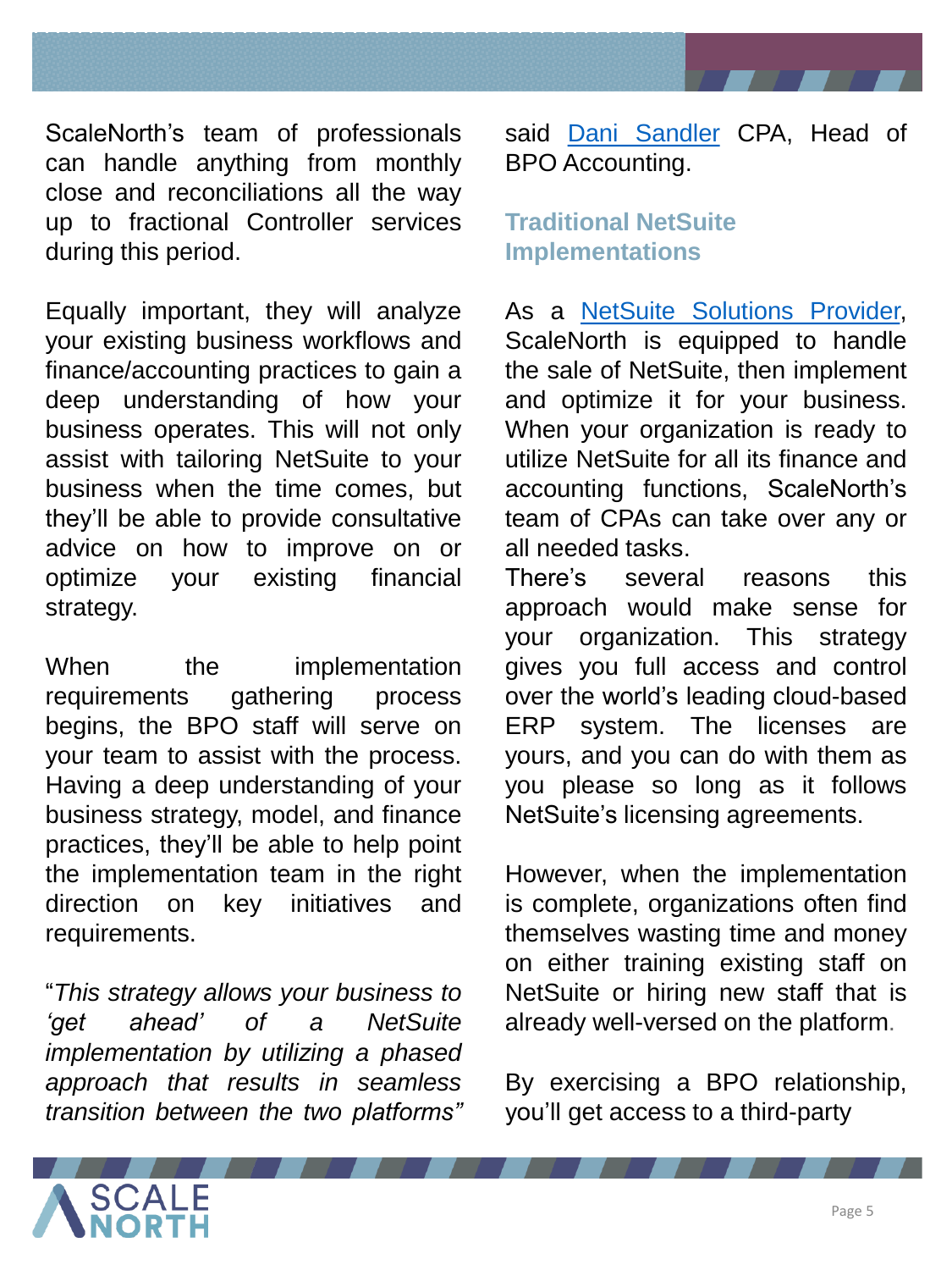

of accounting and finance professionals to run your operations. Businesses typically find that a BPO relationship is the same cost or less than hiring in-house, provides more flexibility for seasonal/cyclical fluctuations, decreases overhead, and provides seamless scalability.

#### **NetSuite Sublicensing Program**

With sublicensing, the client gains access to a NetSuite instance that is sublicensed through the BPO provider. In these situations, you get access to the full power of NetSuite at a lower price point than true licensing. With ScaleNorth serving as the licensor, your organization will have seats in the NetSuite instance to run your operations from. It's important to note, that there are no administrator credentials issued. Instead, the NetSuite instance is administered by ScaleNorth, with your team having access to any needed functionalities.

As with the traditional method, once the sublicensed instance is tailored to your business, ScaleNorth provides the outsourced accounting. There are some key differences between these two strategies.

Traditional licensing is good for organizations that have the resources to run their own NetSuite instance, and the upfront capital to do so.

The sublicensing approach is more cost-effective, as it's cheaper to sublicense an existing NetSuite instance than it is to purchase your own. The sub-licensing arrangement works particularly well when companies are big fans of outsourcing and keeping their internal staff counts down. They enter into a BPO arrangement, leverage the accounting and IT resources of that BPO partner, and keep that approach in place.

Whether your company decides to license NetSuite on its own is your own choice, but BPO partners like ScaleNorth support either route and effectively provide a runway to ERP implementation success. By providing transitional talent for accounting and implementation, ScaleNorth makes the transition to NetSuite easier, faster and **frictionless** 

**NetSuite with BPO: Best of Both Worlds**

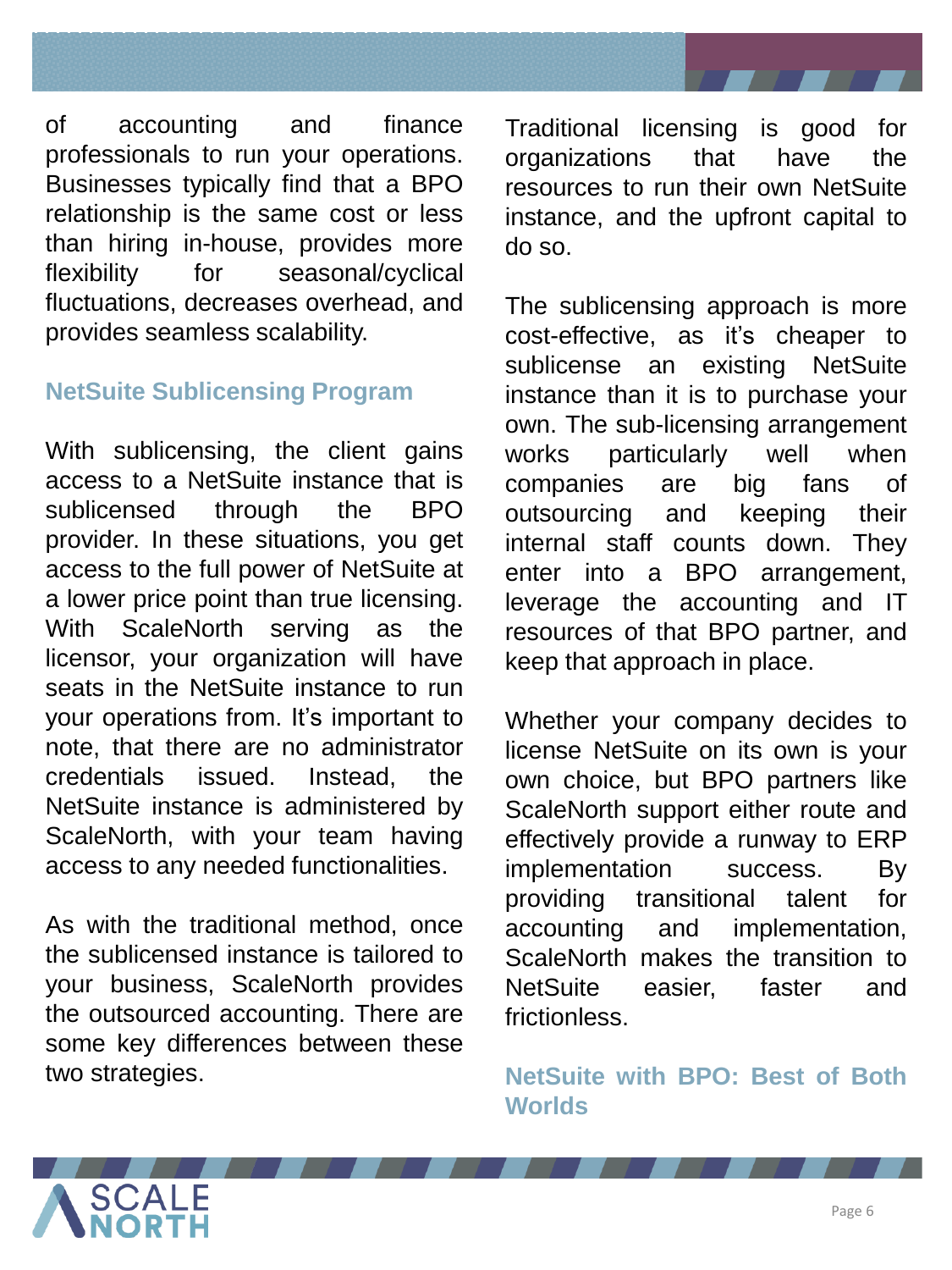

Businesses looking to gain a competitive edge need best-in-breed platforms in place, and best-in-breed staff to run those platforms to their full potential. Regardless of your licensing strategy, the goal of an ERP implementation is to make the transition as seamless as possible and come out the other side as a more agile, efficient, and profitable organization. Finding a way to do this that is both cost-effective and flexible is challenging, but the combination of the new software and improved finance and accounting team makes total business transformation achievable.

By unleashing the full power of NetSuite, your organization will enjoy more efficient operations, automations, scalability, visibility and more. When you pair that kind of power with an outsourced team of highly certified finance professionals, total transformation comes easily.

#### **Benefits of a BPO Focused Migration Strategy**

#### **Decreased Overhead**

The goal of any organizational change should be to maximize revenue and

improve operations.

If you're looking to squeeze every dollar out of your investment, adding a team of outsourced accounting & finance professionals to your organization will help you accomplish just that. BPO clients often find that a team of highly experienced BPO accountants can be obtained for less than or equal to the cost of hiring in-house. Apart from saving money on benefits, retirement, and office space to name a few, you can also save money by only paying for the services you need, rather than committing to 40 weekly paid hours per employee.

### **Scalability & Fluctuations**

Whether you need more help at monthly, quarterly or year-end peaks, are prone to seasonal fluctuations, or are simply scaling quickly, having the exact right number of internal staff can be difficult to plan for. Hire too many accountants, and you're stuck paying their salaries and overhead while they twiddle thumbs during lulls. Hire too few, and you get overworked employees who are prone to burnout. While outsourcing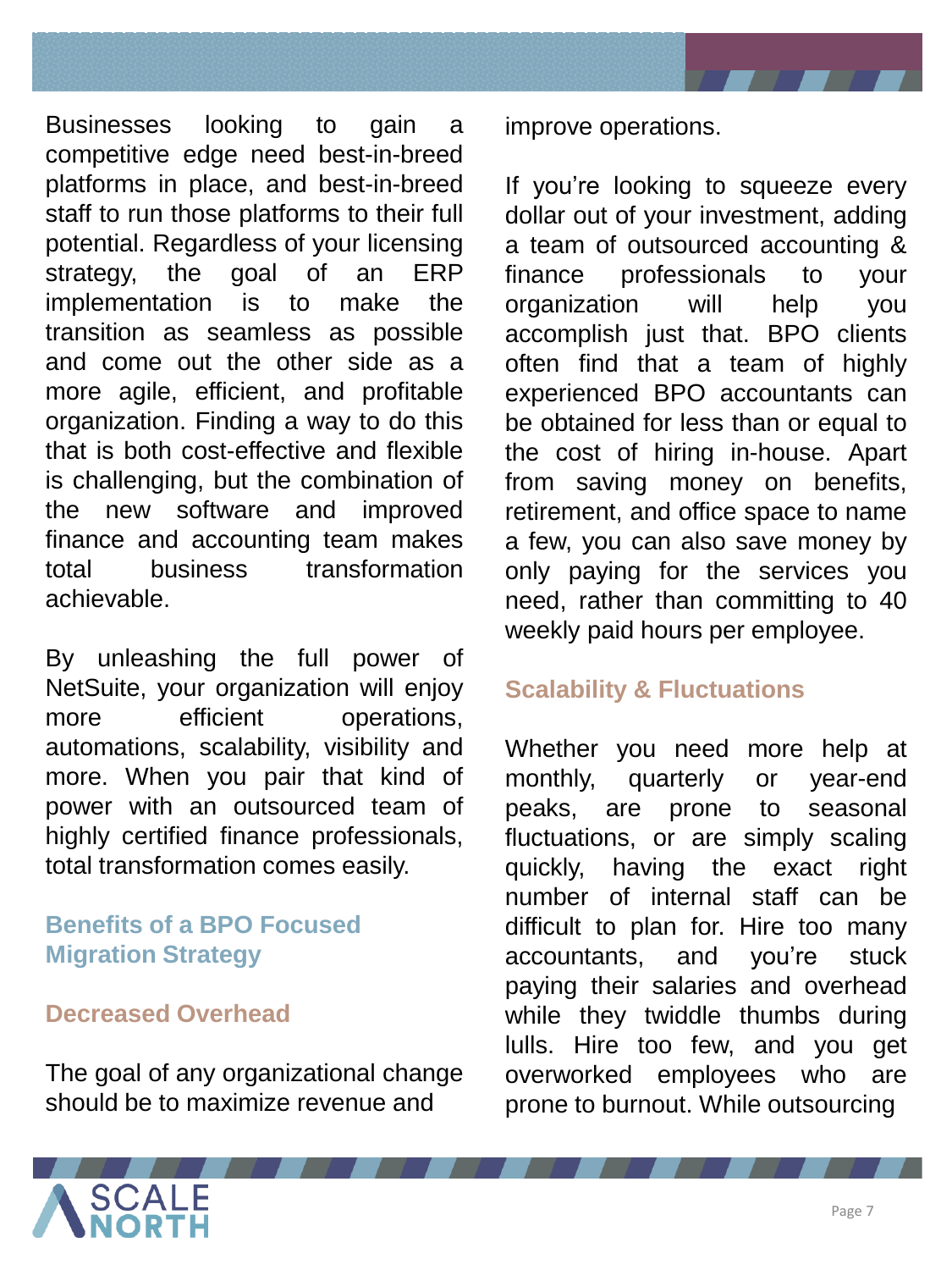

your accounting, staff can be added or removed from your account with ease , allowing for cost savings and improved operations.

#### **NetSuite Focused**

ScaleNorth's team of accountants are strictly focused on NetSuite, and many of them hold numerous NetSuite certifications and CPAs. This makes them incredibly efficient on the platform, oftentimes being able to handle the workload of 2 or more internal employees.

#### **Decreased Barriers to Entry**

Migrating to NetSuite requires restructuring, rehiring and retraining of current accounting departments to accommodate a new system. Fear of the unknown keeps many decision makers stagnant until they either decide against digital transformation or wait to adapt until their problems become unmanageable. The BPO option removes this barrier to entry. Knowing that your finances will be properly run and managed both during and after the implementation drastically improves the feasibility of a migration.

#### **Pre-migration Staging**

If you've been experiencing any gaps or pain points in your accounting, it's important to understand how those will be addressed and fixed so these issues aren't duplicated onto NetSuite during the migration. Our team of CPAs and advanced accountants can work inside QuickBooks or legacy accounting system before the migration begins to:

- Close open periods and financial transactions.
- Analyze your current processes.

• Confirm everything is optimized for the switch to NetSuite.

• Gain a treasure trove of knowledge that will help make the NetSuite implementation smoother and more efficient, leading to more ROI from the project.

#### **Improved Reporting & Visibility**

Not only do our accountants have years of progressive NetSuite finance experience, but they're experts in customizing and automating the platform. Apart from gaining access to their advanced accounting knowledge, you'll enjoy